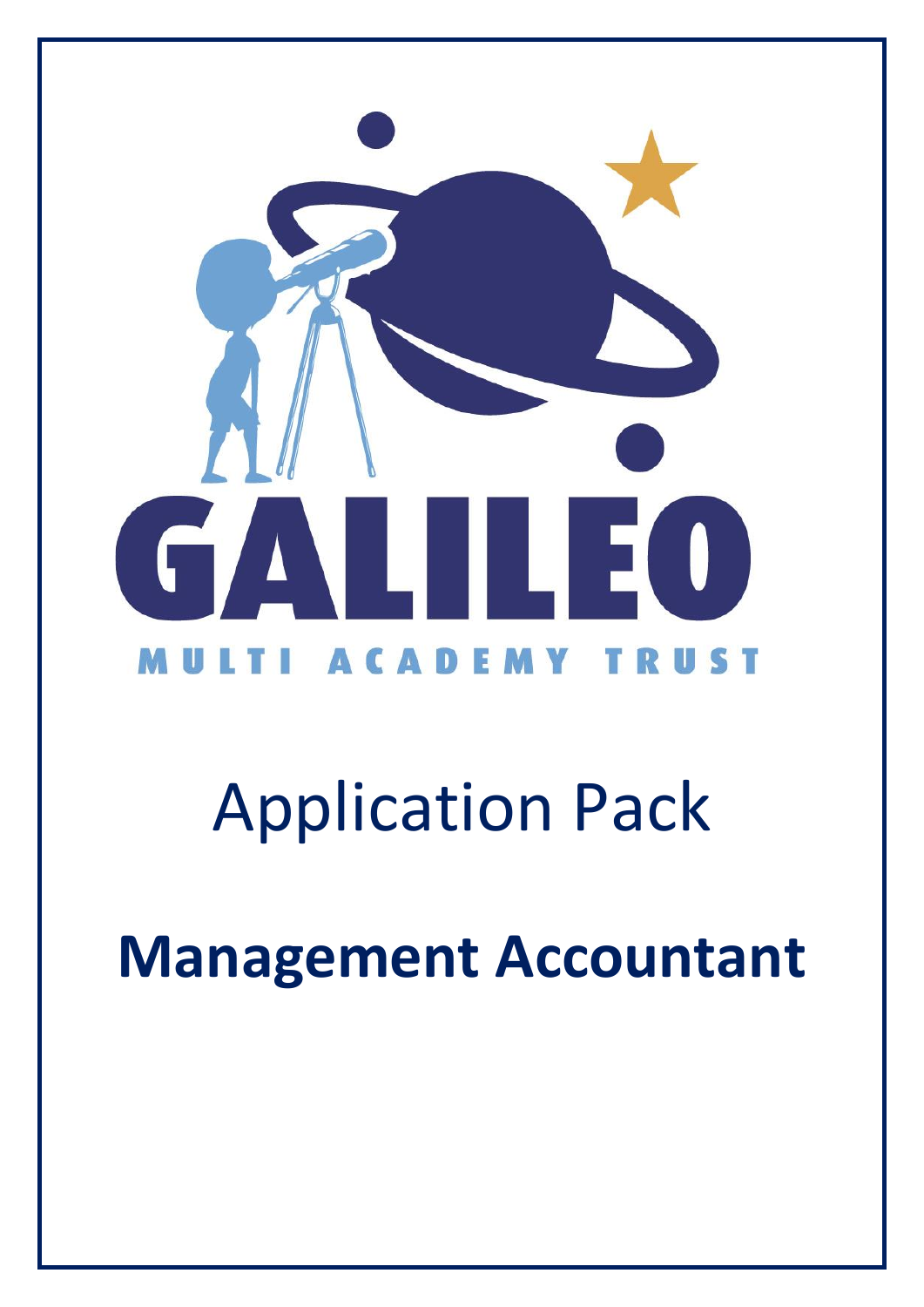### **Letter to Applicants:**

Dear applicant,

We are delighted you have shown an interest in the role of Management Accountant.

Within this application pack you will find:

- a) Information on how to access the online application form and additional forms (these can be completed electronically and emailed)
- b) Job Description and Person Specification
- c) Further information about our Trust

Applicants should return their application form to sarah@galileotrust.co.uk by the closing date of **Thursday 26 th May 2022, midnight.**

Should you wish to enquire about the role, please do not hesitate to contact Sarah Hindmarch on 01642 777963 or via email sarah@galileotrust.co.uk

As mentioned in the advertisement, a DBS disclosure is required for this post. It is important to note that:

*Galileo Multi Academy Trust is committed to safeguarding and promoting the welfare of children.* 

I would like to take this opportunity to thank you for your interest in this vacancy and wish you well with your application.

pence

**Jane Spence CEO**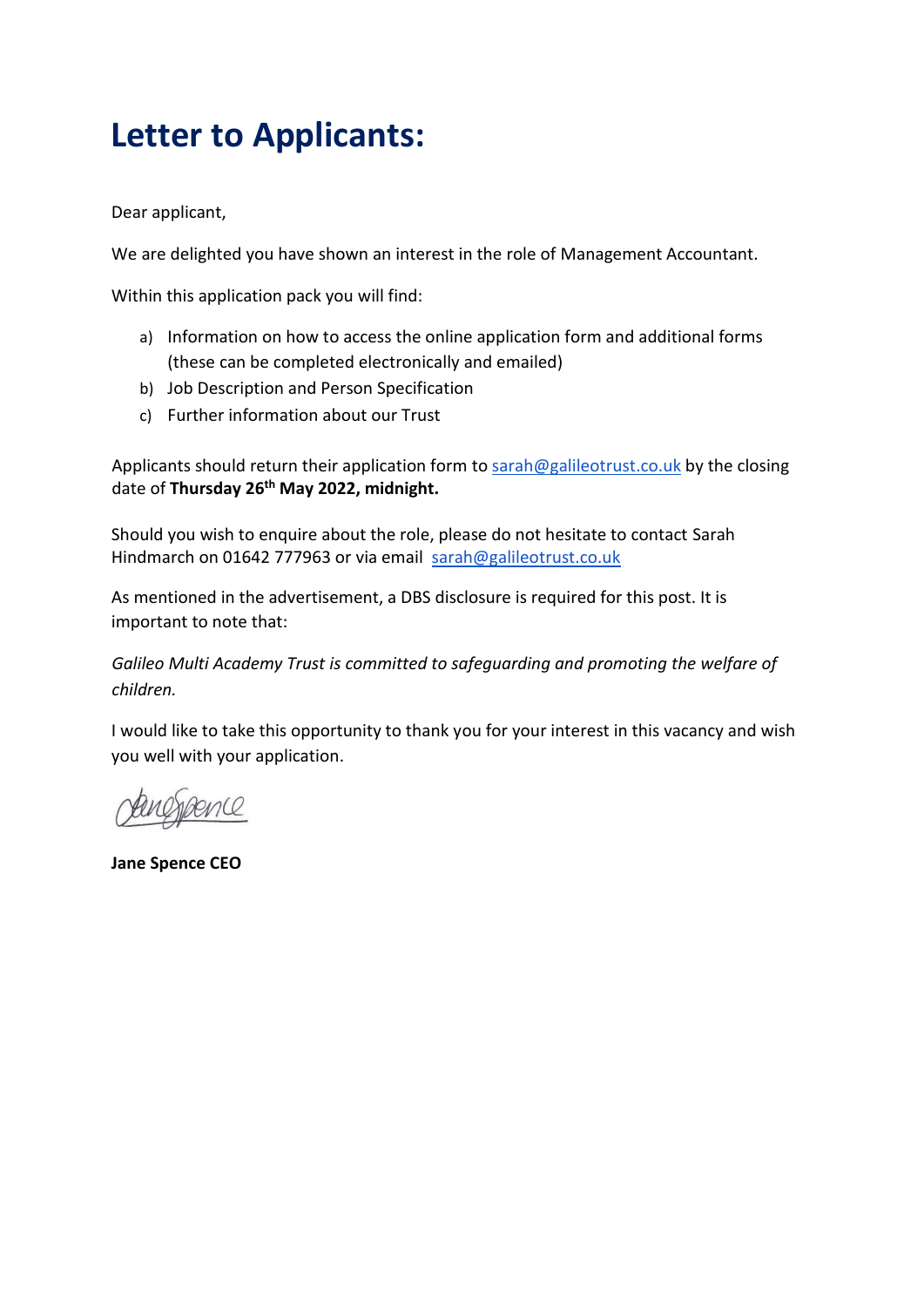### **Why work for us?**



Galileo is an exciting multi academy Trust based in Redcar and Cleveland, serving just over 3,000 children aged 2 – 11 with around 500 staff. We are currently a family of ten 'Good' and 'Outstanding' schools whose vision is:

**'To make Galileo Multi Academy Trust a leading provider of education, recognised for its core values, ensuring each and every pupil thrives, develops a love for learning and is prepared to take their next steps in life.'**

Our values are:

We are **AMBITIOUS** and want every child and colleague to reach their full potential with confidence and to enjoy their learning and work.

We are **INCLUSIVE** so everyone has an opportunity to shine whatever their talents or interests, and no one is left behind.

We act at all times with **INTEGRITY** ensuring that the children in our trust are at the centre of everything we do, and every decision we make.

Our core values make us a great organisation of which to be part, every member of our school community is equally important to us, we want every colleague to reach their full potential and enjoy interesting and fulfilling jobs.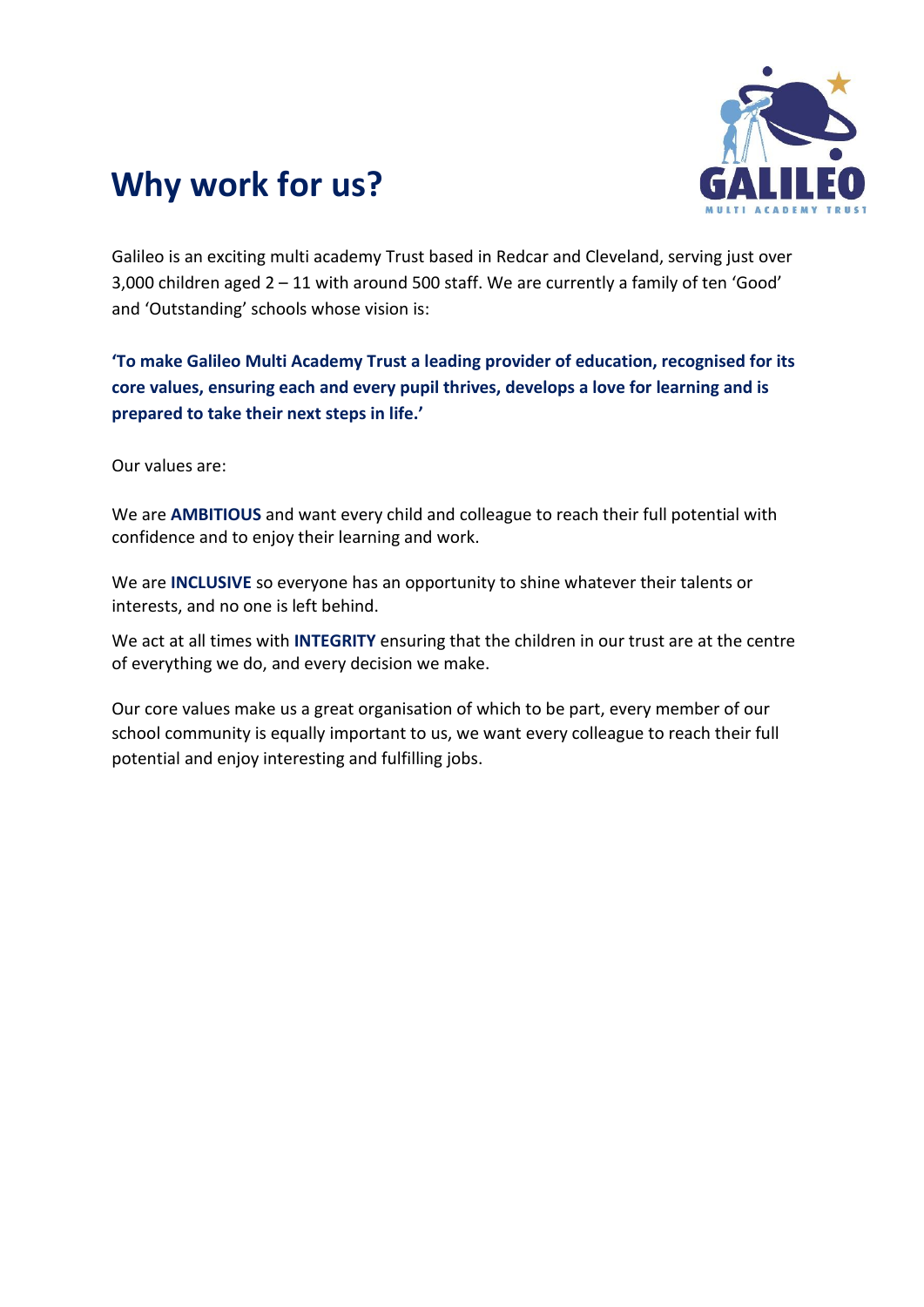### **Employee Benefits & Wellbeing:**

Staff wellbeing is paramount, especially during recent stressful times which have required seismic changes to the way we both live and work. Staff feedback over the last academic year has been overwhelmingly positive with colleagues feeling supported both practically and emotionally, allowing them to carry on doing the best by every child.

Working for Galileo has many benefits, and as we become more established these will get even better. We want only the best people to take us into the next successful chapter and help realise our vision.

- Access to comprehensive CPD opportunities from external providers as well as in house from our home-grown team of experts, whether it is nationally recognised accreditation or bespoke provision, we take professional development very seriously.
- Access to all internal cross Trust career opportunities, all posts appear on the Galileo Career site, we love to employ and promote our own people.
- Access to cross Trust secondment and special project opportunities to broaden your experience and help the Trust develop its expertise and share best practice.
- A full human resource service providing advice and support to all colleagues regardless of role or working pattern with welfare at the heart of everything it does.
- Full access to a 24/7 Employee Assistance Programme which is a confidential support programme to help manage stress and offers specialist counselling and information on both financial and work-life issues.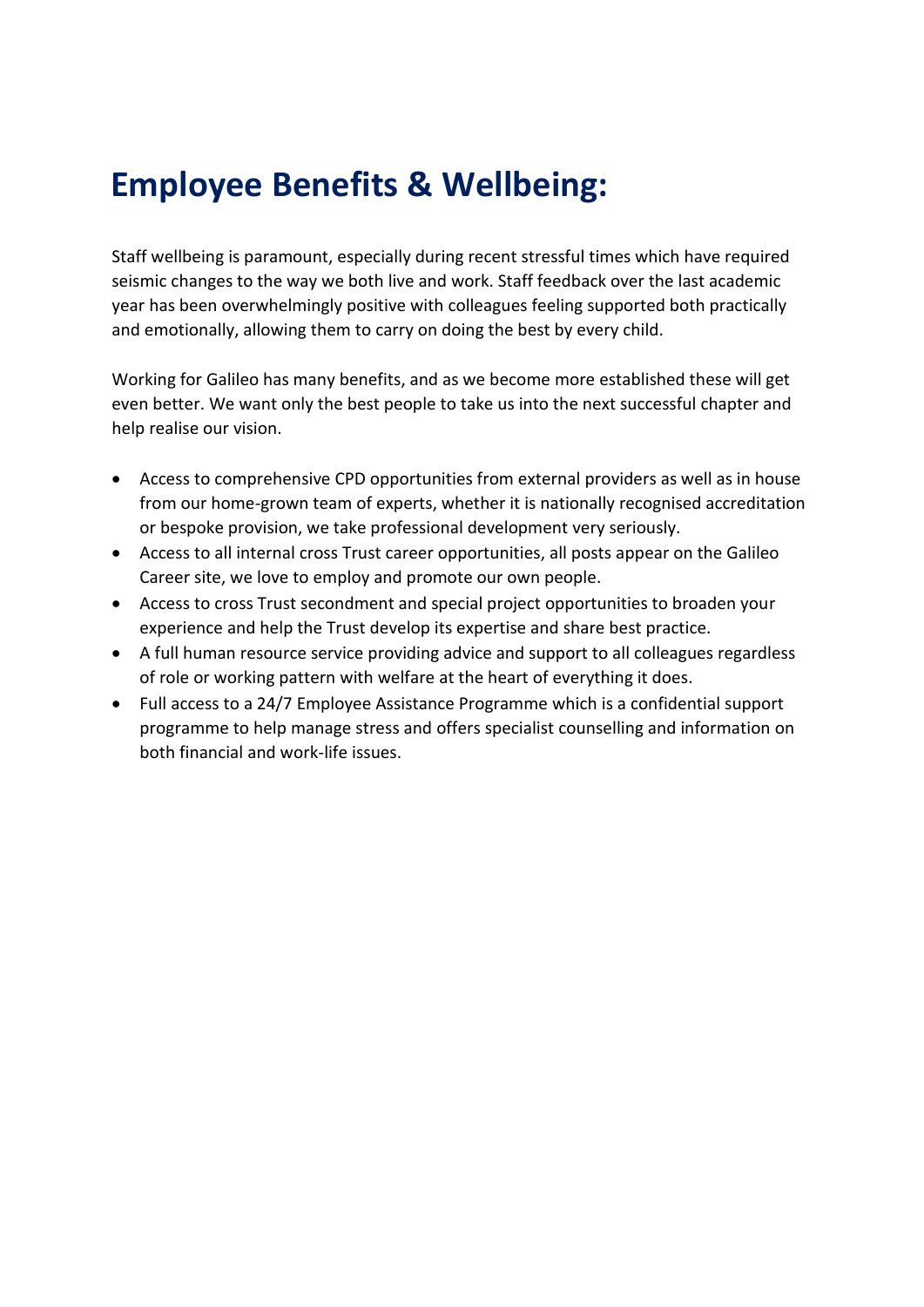### **Job Advert**



**Required:** Mid-July 2022

**Starting Salary: Up to** £32,000 p/a (DoE)

**Hours:** 37 Hours per Week

**Location:** Galileo Multi Academy Trust, The Innovation Centre, Kirkleatham business Park, Redcar, TS10 5SH

Galileo is an exciting multi academy Trust based in Redcar and Cleveland, serving just over 3,000 children aged 2 – 11 with around 500 staff. We are currently a family of ten 'Good' and 'Outstanding' schools.

We are looking for an experienced Management Accountant who has high levels of initiative and is motivated to work in a busy office environment.

#### **The successful candidate will:**

Provide high quality and comprehensive financial and accountancy support to the CFO and play a key role in supporting the Trust in achieving statutory objectives. The role holder will also be responsible for ensuring financial integrity and probity is installed and maintained across the Trust, while providing excellent business partnering and accountancy support to all 10 schools within the Trust.

The post holder will also work closely with Central Team colleagues to provide support as required.

Applicants will need to demonstrate the ability to work on their own initiative. Experience of working within a business environment is essential.

#### **Closing date: Thursday 26 th May 2022, midnight Interviews: W/C 6 th June 2022**

#### **Please refer to the back cover of the application pack for details of how to apply for this position.**

*Galileo Multi Academy Trust is committed to equality of opportunity, safeguarding and promoting the welfare of children, young people and vulnerable adults and expects all staff and volunteers to share this commitment. The post is subject to an enhanced DBS check along with other relevant employment checks.*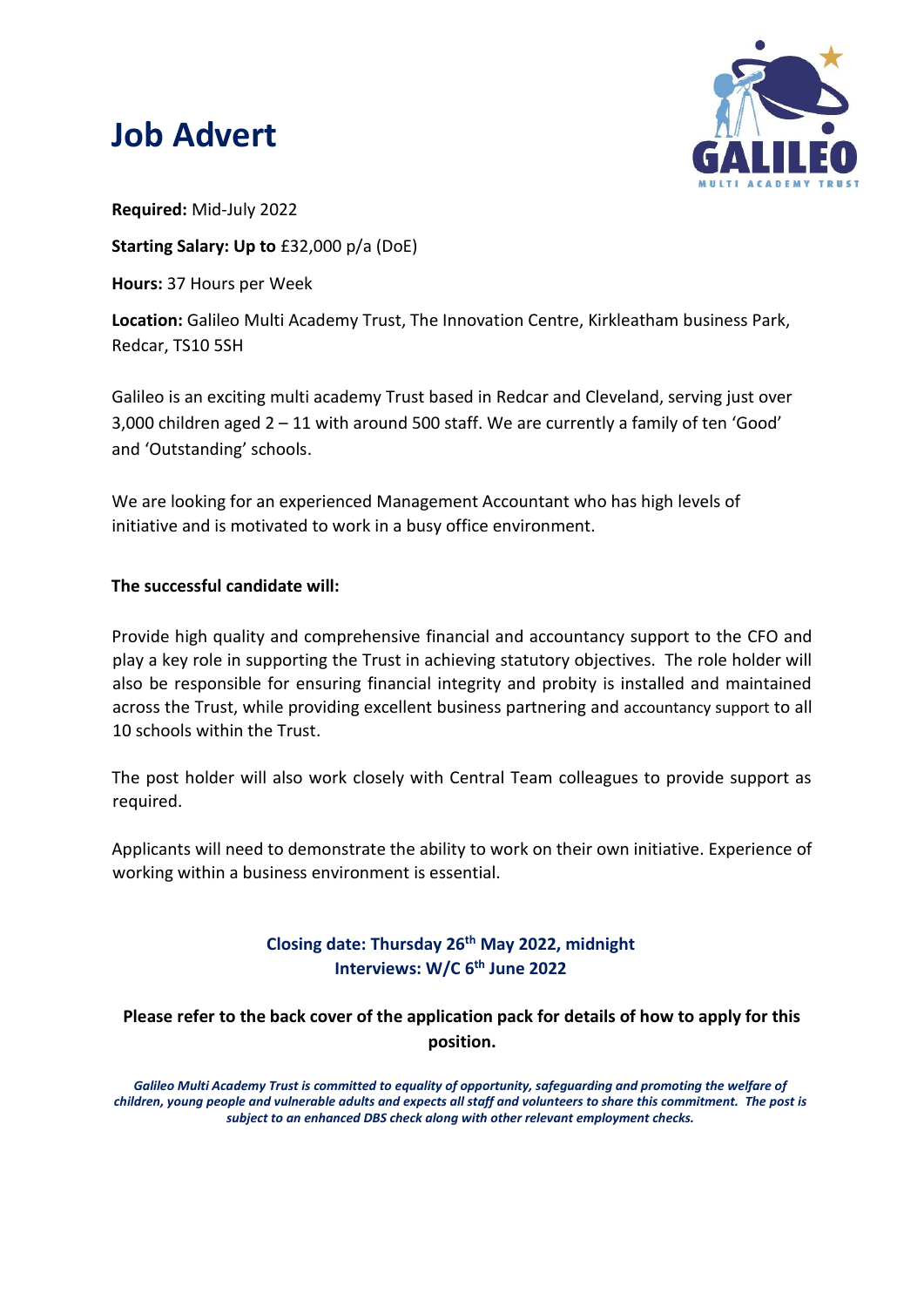### **Job Description**

The Trust is committed to safeguarding and promoting the welfare and safety of children and young people and expects all staff to share this commitment.

**Post title:** Management Accountant

**Starting Salary:** £32,000 p/a

**Responsible to:** CFO

#### **Job Purpose**

To support the Chief Financial Officer in ensuring financial integrity and probity is installed and maintained across the Trust, while providing excellent business partnering and accountancy support to all 10 schools within the Trust.

#### **Duties and responsibilities**

- 1. Drive Central Finance Team Action Plan to ensure delivery
- 2. Responsible for compiling month-end accruals & posting journals
- 3. Ensure the preparation & distribution of timely and accurate monthly management accounts to an agreed timetable
- 4. Preparation of variance analysis each month end, and update financial forecasts
- 5. Preparation of a Financial Summary on a monthly basis, contributing to the overall Financial Reporting pack for the Board
- 6. Review trends and challenge current performance, identifying risks and opportunities
- 7. Ensure best finance practice across the Trust
- 8. Ensure robust financial controls are embedded within each of our 10 Schools
- 9. Assist with internal and external audit, and delivery of action plans
- 10. Lead a Trust led robust training programme for all School Business Managers on all financial elements of their role
- 11. Facilitate Business Manager's surgeries and advise on financial queries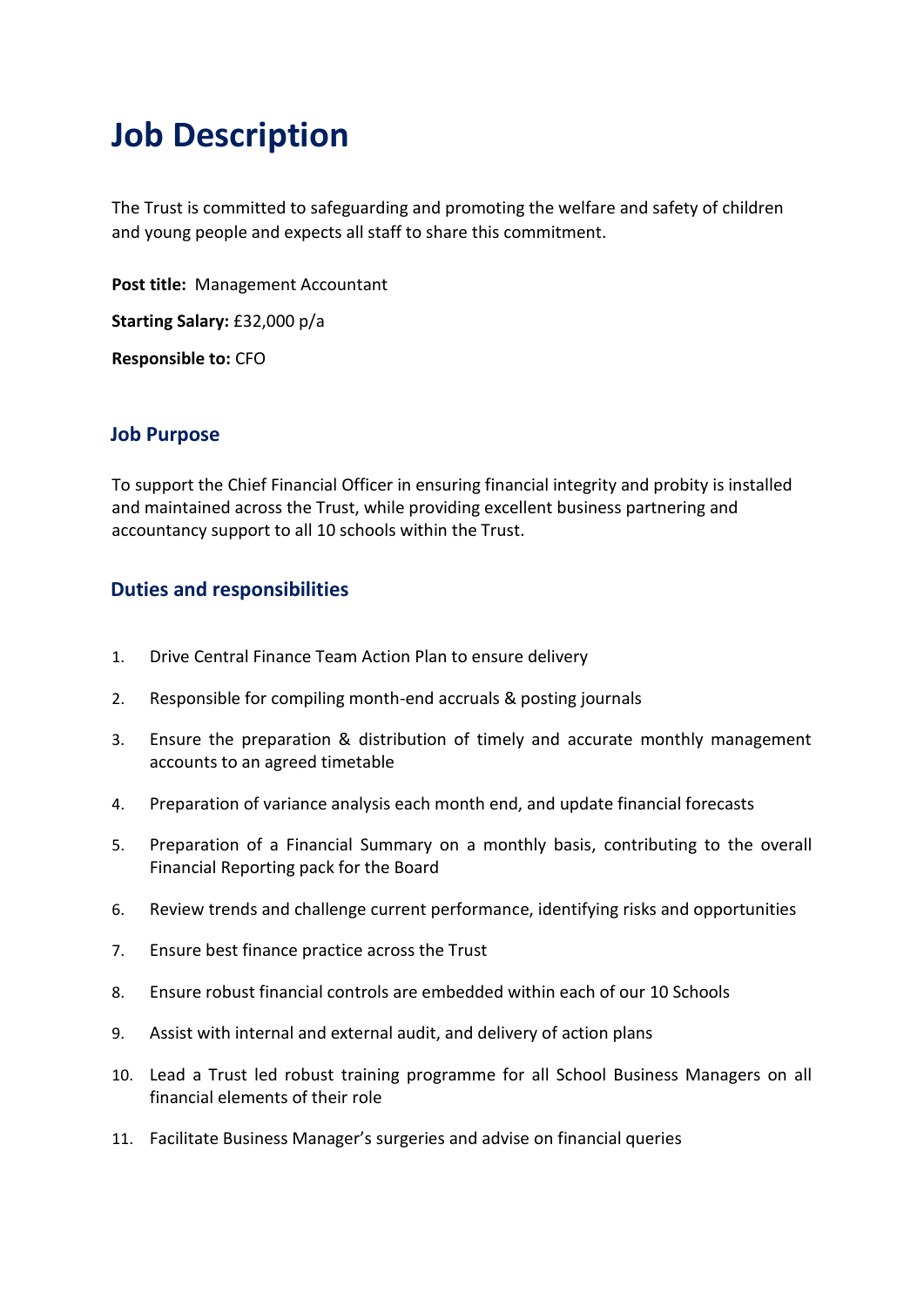- 12. Communicate clear deadlines to School Business Manager's, ensuring delivery of Trust goals
- 13. Assist CFO with Cash Flow reporting & budgeting
- 14. Review and assist with year-end statutory reporting
- 15. To perform regular audit checks Schools, to ensure compliance across the trust
- 16. Offer expertise & guidance on all DfE & Local Authority funding streams
- 17. Support on any agreed ad hoc project work as required, including the production and monitoring of financial policies and procedures

*These duties are neither exclusive nor exhaustive, and the post holder will be required to undertake other duties and responsibilities, which the CFO may determine.*

*PLEASE NOTE THAT SUCCESSFUL APPLICANTS WILL BE REQUIRED TO COMPLY WITH ALL ACADEMY TRUST POLICIES. THE SUCCESSFUL APPLICANT WILL BE SUBJECT TO FULL ENHANCED DISCLOSURE CHECKS – AND THESE WILL BE SUBJECT TO RECHECKING AS APPROPRIATE.*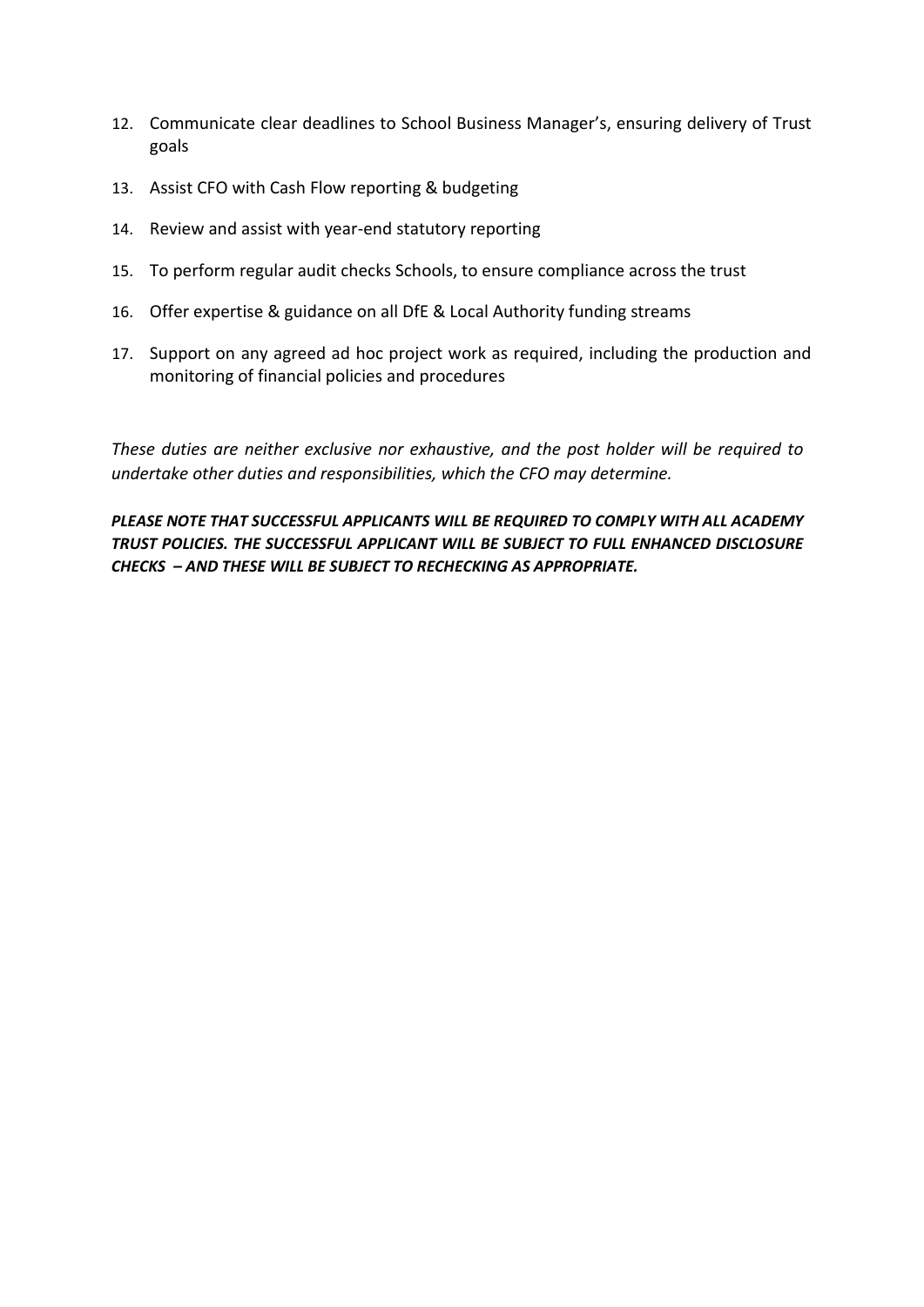## **Person Specification**

| Knowledge/Qualifications/Experience                          | <b>Essential</b> | <b>Desirable</b>          |
|--------------------------------------------------------------|------------------|---------------------------|
| Degree Qualification in relevant subject area                |                  | X                         |
| <b>Chartered Accountant</b>                                  |                  | X                         |
| <b>Part Qualified/AAT Qualified Accountant</b>               | X                |                           |
| Experience of working in a management accountant role in a   | X                |                           |
| busy/fast-faced environment.                                 |                  |                           |
| Willingness to enhance qualifications and training for       | X                |                           |
| development in the role                                      |                  |                           |
| Experience of working in the Education Sector                |                  | x                         |
| Experience of developing, updating, and implementing Finance | X                |                           |
| policies and procedures                                      |                  |                           |
| Experience of providing Finance/Accountancy support in a     | X                |                           |
| fast-paced organisation                                      |                  |                           |
| Knowledge of the Local Government and National Education     |                  | $\boldsymbol{\mathsf{x}}$ |
| system                                                       |                  |                           |
| Proven ability to produce Financial Reports & Budget         | X                |                           |
| Forecasts                                                    |                  |                           |
| Experience of compiling month end accruals                   | X                |                           |
| Experience of producing month-end management accounts to     | X                |                           |
| an agreed timetable                                          |                  |                           |
| Experience in assisting with Year-end closedown              | X                |                           |
| Proven ability to manage projects and tasks with conflicting | X                |                           |
| priorities                                                   |                  |                           |
| Experience of delivering & leading on financial training     |                  | X                         |
| Experience of school Income/funding streams                  |                  | $\boldsymbol{\mathsf{x}}$ |
| Experienced in the Use of PS Financials                      |                  | $\boldsymbol{\mathsf{x}}$ |